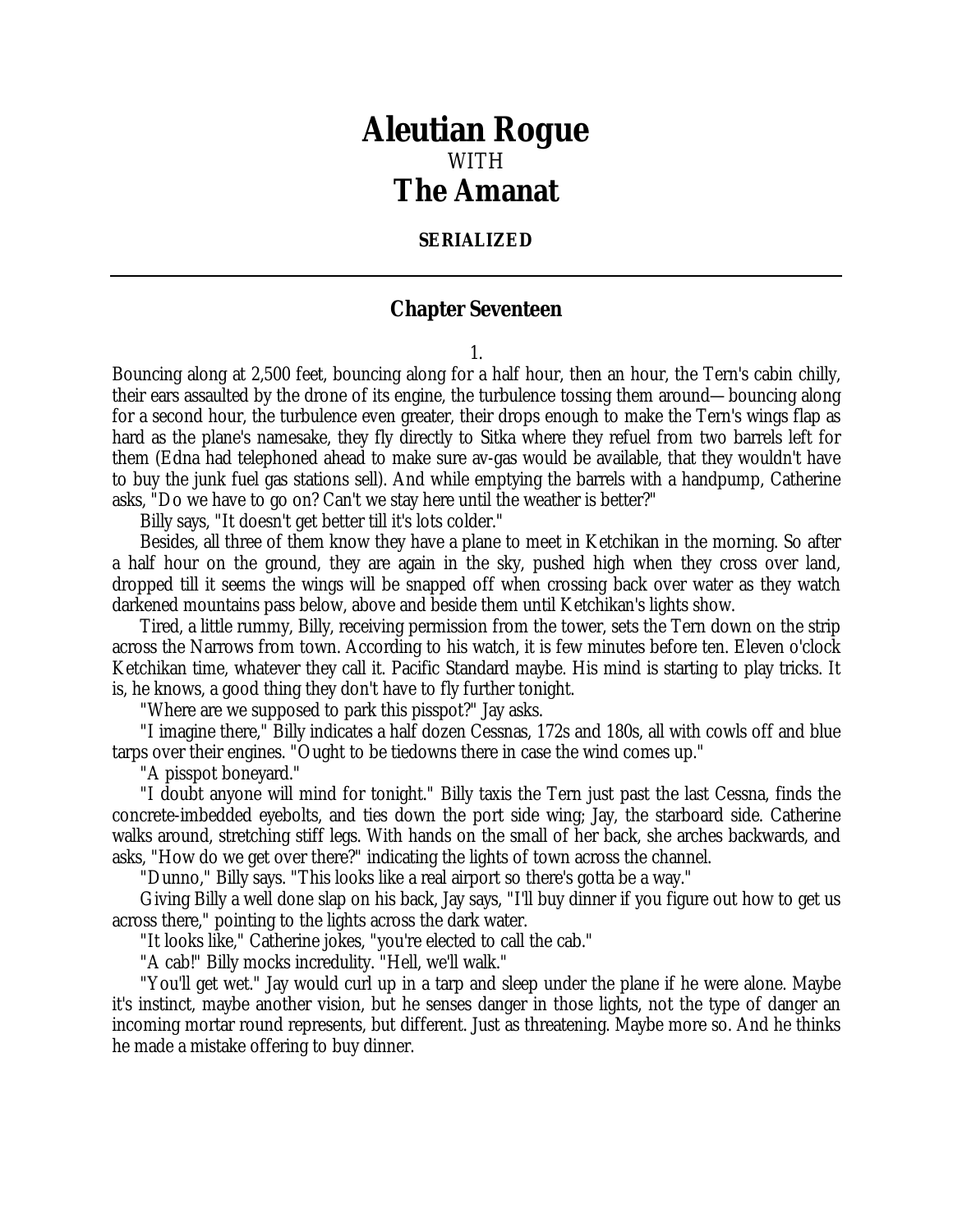"I'm getting wet now," Catherine reminds them. "It's dark, raining. There's no traffic, so hitchhiking is out. I don't see a bridge. Nor a telephone. How can we even call a cab? I don't think we're supposed to go over there."

"Ahh, there has to be a way. Let me see what I can scrounge up." Billy calls the tower on the Tern's radio. "We're in luck. FAA shift change. I got us a ride…and you gotta take a ferry to get over there."

Hunkering down behind the cab of the pickup to get out of the wind and rain—an older fellow and his Rotweiler sit in the cab—Jay pulls Catherine close while Billy sits on the fender well. Outwardly, he ribs Billy about the ride, but his sense of doom remains. The image that keeps reoccurring is that of him lifting a rotting gunnysack off the ground and picking up the worms underneath, then using those worms to fish for steelhead. When he lived along the Siletz, he caught a few steelhead on nightcrawlers, but he doesn't understand the connections between those fish he caught and his present apprehensions. And not understanding worries him.

They get on the ferry without hitch as the rain intensifies, sweeping up and down at seemingly the same time as drops are driven sideways, making it unclear in the darkness if the pickup is driving across the channel along the bottom or floating on the ferry. But in a half hour or so, they reach, they think, Ketchikan's waterfront.

The pickup pulls to the curb of Tongass Avenue across from the cruise ships' dock. Jay and Billy jump out. Then he helps Catherine over the side of the bed. She is drenched. Nevertheless, she giggles, and links arms with both of them. And they enter…"What did you say the name of this place is?"

"I think it said Foscle Bar, but," Jay says, "I won't swear to it. That could've been the place next door."

"It doesn't look like we'll get much to eat here," Billy says as they take a corner table.

The waitress apologizes for not being able to take their dinner order; they quit serving sandwiches at ten. So Billy settles for a beer. Catherine, a Bloody Mary. But Jay says, "See you two later. I'm gonna walk off that ride." His sense of doom is too great to remain seated. He has to move, stay moving.

Catherine starts to rise.

"No. Stay here and keep Billy company. I won't be long." He flips her a crumpled twenty. "Don't let him drink it up by himself."

He stops on the sidewalk outside. A hard drizzle, tree growing weather. A bit cold, though. Degree or two above freezing. He scans the darkness as if searching for a target. Involuntarily, he's hunting, looking to kill, feeling the need to respond to whatever's threatening him. It's out here somewhere. He feels its presence, feels its tug as if it threatens to possess him, feels it crawl onto his hands, cheeks, striking like the drizzle, like fog squatting on it, settling wet and heavy into him, pressing him into fear, cold, fluid, like the wind.

Except for harbor lights, bar windows and streetlights that are too far apart, the night is dark and dreary. Deserted sidewalks. Not even a stray dog barks at him. The only appearance of life is a blinking neon sign. *Olympia--It's the Water*.

So Ketchikan is just another harbor town, three blocks wide and miles long, with not enough dirt to bury your dog.

The absence of life concerns him: his feet seem to walk by themselves. He passes an alley and listens to the dripping eaves. A stiff breeze blows off the harbor, sweeping the drizzle horizontally under the streetlight on the corner ahead.

The blinking beer sign seems to draw him towards the tavern, into it. Ducking the cloud of cigarette smoke that escapes into the night when he opens the door, he stands just inside the door until his eyes adjust. He feels a connection, but not the one that threatens him. The connection is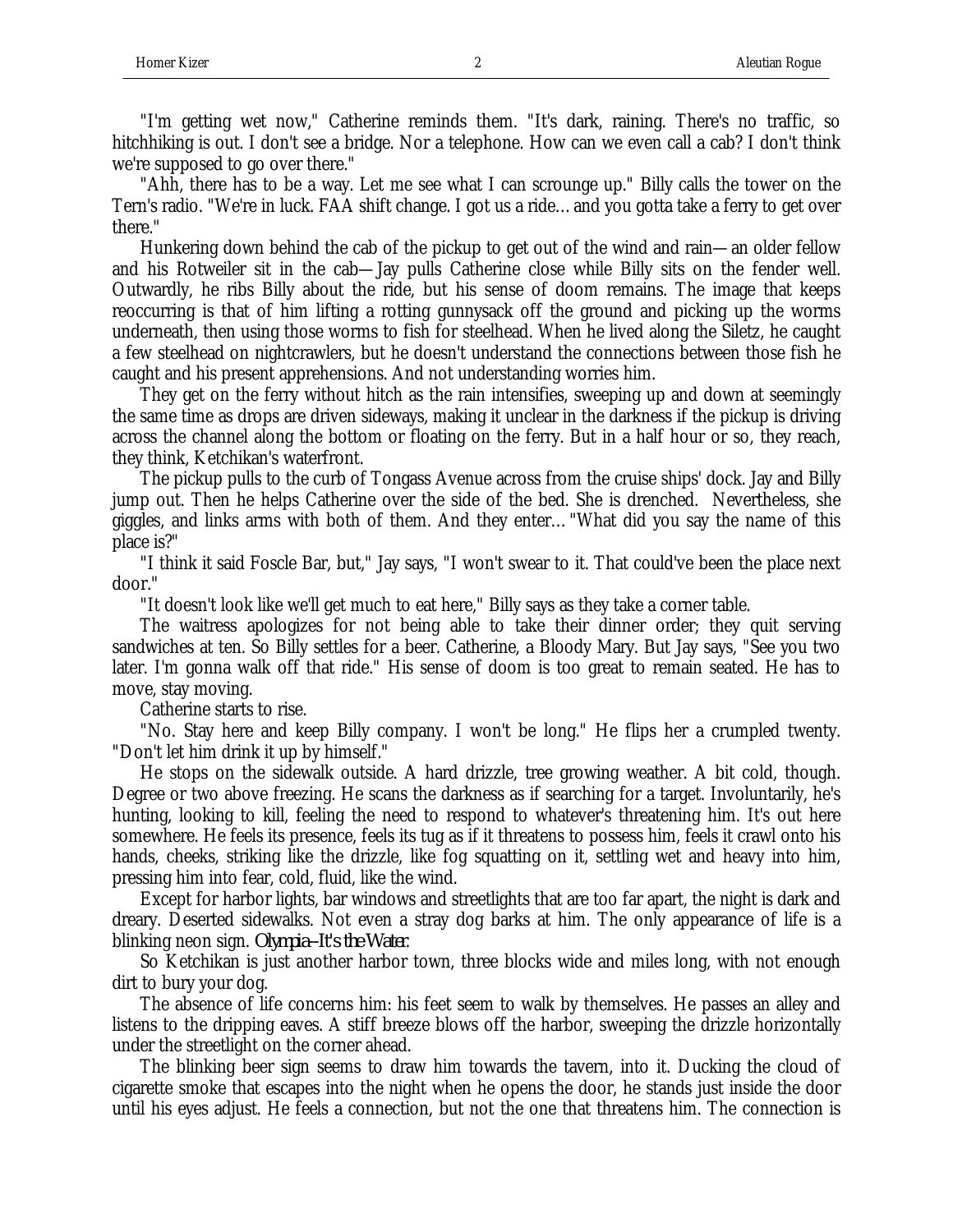like a yoyo string, twisted tight, the yoyo missing. Only the string remains looped around his finger. He feels invisible, a force more than a presence.

A woman, short, middle-aged, drunk, slips off her stool and sidles up to him. She tilts her broad, brown face towards him, and in a voice loud enough for everyone in the bar to hear, says: "Gif me OLY I gif you LOVE."

But he isn't invisible, isn't even a force, and he tries not to notice the woman as he scans the room.

The woman continues to stand in front of him—she catches a hold of his sleeve and repeats herself, "Gif me OLY—"

"Forget it, sister." He tries to pull away, but she won't let go. He catches her wrists, drags her back to her stool, and throws a five-dollar bill on the bar. "Give her whatever she wants," he tells the bartender as he involuntarily looks down the front of the bartender's low cut, hot pink mini-dress. The bartender might outweigh him, probably does, but her dress was cut from less material than his T-shirt.

He turns to go…and sees him.

Alone at a table overlooking the harbor. Huge. Jay sees only the back and side of the fellow's head, but recognizes his brother. *Jon, you sonofabitch*. He feels panic mingled with subdued glee. This is what he has been dreading for years, this face to face meeting with his past.

He wants to run, but his feet refuse to move. Tries to tell himself he's mistaken. Knows he's not. *Jon, you're too damn big to be mistaken for anybody else*. Jon is his half-brother. After his dad was killed snagging, his mom had an affair with a retired wrestler, turned real estate speculator, a nice enough fellow twenty-five years her senior, not a fellow looking to marry again. So he and Jon share a name, but because of their age difference, they weren't close growing up. He was in 'Nam when Jon started school—Jon as a first grader was bigger than all of the third graders and most of the fourth graders. By fifth grade, Jon was the biggest person in grade school, larger than all of the teachers. So when Jay returned from 'Nam, he, Jay, was the only person who could discipline Jon. Their relationship was one of mutual respect for the other's ability to fight.

Three empty cans of Black Label sit on the table between his brother's massive forearms. Orange suspenders reading STIHL. Hickory shirt covered with black grease and fines. Sleeves torn off at the elbows. Stagged black Frisco jeans. Wool socks bunched up around his ankles. Jon is a logger the size of a bear, and Jay knows from experience, as mean when irritated.

An urge to act irresponsible comes over him. Before he knows it, he stands in the middle of the floor, and calls to Jon. "Hey, you big bastard. Stihl ain't a saw. It's a disease."

A hush falls over the tavern. Bar stools turn in unison to stare at him. And the bartender attempts to intercept; her mini-dress ripples in waves as she charges around the bar.

He steps within arm's reach of the seated hulk of a man. "You just gonna sit there like a conk knot?"

Pressing massive amounts of uncovered flesh against his stomach, the bartender shoves herself between them as the seated giant awakens, and rises with a smirk on his face. "I ain't whipped you yet, Dutch, but I can now. Damn, it's good to see you."

The bartender spins around to face Jon. Her breasts and the rolls of fat beneath them jiggle like perpetual motion machines. And in a raspy voice, asks, "You know him?"

"Used ta…he's just as ugly now as then. Even with that fuckin' beard." He brushes the bartender aside. "I thought you were dead."

Extending right hands, their handshake becomes a finger crunching contest.

He isn't as strong as he was eight years ago, although still, few are stronger. He has hold of one who is. They squeeze, twist, jerk, trying to break the other's grip. Then Jon puts an end to the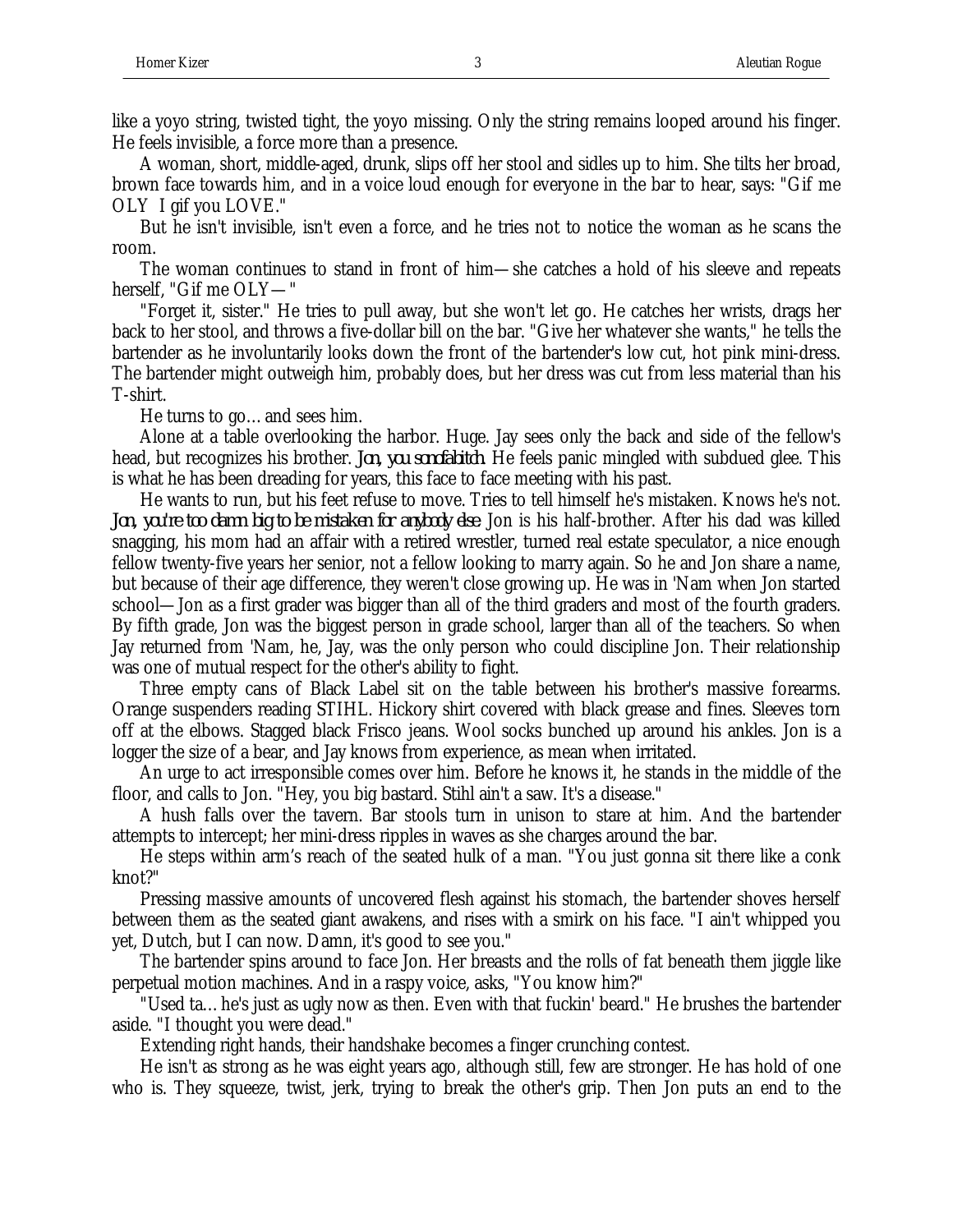contest: the tendons in his neck flare, and both feel the bones in Jay's fingers slip together as if there were no meat on them.

Jay's arm turns to rubber. His hand is like a limp glove. Yet the tavern's patrons treat him as if he had won. Even the *gif-me-love* woman wants to buy him a beer.

Making himself heard over the commotion, Jon asks, "When did you get in and where the fuck are you staying?"

"Let's get outta here. Get where it's quiet."

"Gotta show you to Peg." Jon pushes their way to the door. "She ain't gonna believe this. 'Specially not after that little girl from Oregon State come up and asked about you."

"Hey, slow down. What girl?" Jay's ears have just heard something he doesn't like. There is only one person he knows who might qualify, and she should be in Juneau, which isn't all that far away. "Her name Louise?"

"Could be. I was workin, didn't talk to her. Peg did. Now comeon, let's get home."

"I've ah, wife and friend in a bar up the street."

"We'll get em." Jon bulls through the drizzle on the street outside. "Here I thought I was fucked tonight. Cat's busted down. Final's out. Log market's so poor I can't hire a mechanic. I'm the fuckin' mechanic. I ain't never seen things so bad. That fuckin' peanut farmer is jackin' around the whole country. And the only one with enough sense to tell him to go fuck himself is that damn Iranian."

"The people's choice—"

"Fuck the people. Some asshole sits in a New York office fingerin' his secretary's cunt while he dreams up *Mom 'n Apple Pie* political ads. That fuckin' peanut farmer's no more the choice of the people than you are…man, it's good to see you. Where the fuck have you been hidin'?"

"Funny you should say that, hiding. That's exactly what I've been doing. Been in the Aleutians the past six years. How long have you been here?"

"Now, almost eight fuckin' years…you remember Peg, don't you? Her brother was gypoing outta town, here. I bought his outfit when he got tired of the fuckin' rain."

"I vaguely remember you getting married…don't remember a lot of what happened after the accident." Jon married in June following the accident, married right out of high school. Jay has known Peg since she sold Judy Girl Scout cookies…he doesn't remember how long ago.

"Yeah, you were kinda out of it that spring after Judy got it. Can't say I fuckin' blame you any. But you remarried?"

"Actually, we're on our way to. Got a plane meeting us in the morning."

"Damn, it's good to see you…you et?"

"Bar had quit serving."

"Peg'll rustle up some grub."

"I don't wanta impose—"

"Nonsense!" Jon thumps his shoulders, and roars, "Won't fuckin' have it no other way."

"Hold it, Jon. I wasn't kidding about hiding."

"I know a bit about your business. Got the IRS backed off. Those cock-suckers wanted a piece of your ass, but I found a judge with balls enough to rule what's right. And I paid the fuckin' taxes on your place."

"My troubles aren't with the IRS." He pauses as he remembers what Little John said about there being no reason why he couldn't return to Oregon. If Louise has talked to him, then Jon will also know he can return. "You remember anything about a cop being killed about the time I split?"

"That girl from Oregon State was sayin' some fuckin' thing about a state cop. You know what happened to that fucker?"

"Yeah, I do." He can't—no, he can't tell even his brother what happened. "I saw it go down, and because I did, I almost didn't say hello tonight."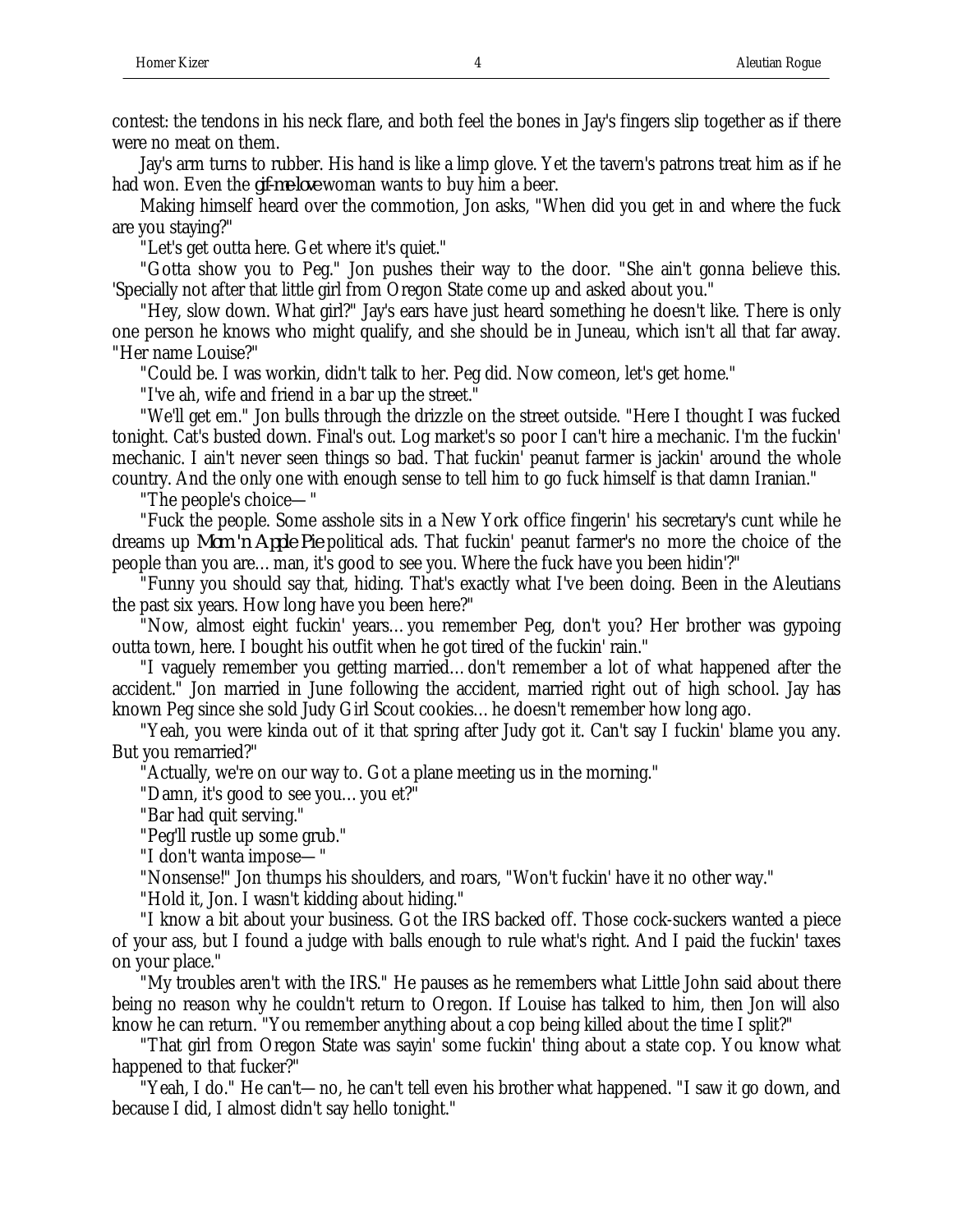"Don't blame you for splittin'. Things were comin' down heavy on you for a while there."

"Changed my name. Introductions are gonna be awkward."

"What the fuck you call yourself these days?"

"Jay Shoulders." His investment in his name seems horribly small at the moment. He does feel invisible.

"Well, Mr. Jay Shoulders. Meet Jon Shoulders."

"That won't work, but would make explanations easier."

"Let's not keep Peg waitin' longer."

Billy and Catherine still nurse the drinks they ordered before he left, and both appeared awed by Jon's size. Six-six. A now not-so-lean three-ninety. He used to weigh three-sixty without an overhang—Jay knows how big Jon is. Little brothers don't let older brothers forget that kind of thing.

Both Billy and Catherine seem pleased to meet Jon who tells one off-color story after another loud enough for everyone in the bar to hear. Finally, though, after perhaps the tenth story, Jon herds everyone out to his pickup. To make room for them, he balances his thermos on the dash, stows his lunch pail and raingear behind the seat, and shoves the sledge hammer handle he broke driving out Cat track pins beneath the seat. Still, Catherine has to sit on Jay's lap while Billy is squashed in the middle.

Peg has Jon's dinner in the oven, waiting, when the four of them enter. She recognizes Jay as soon as he steps into her kitchen, doesn't wait for an introduction, but races across the kitchen to hug him. With tears and breaking voice, she mumbles, "Knew you were alive, just knew it. Then she came by, and I knew it was you."

The affection makes him feel guilty. Maybe he should've gotten in touch with his brother years ago, but having family makes an outlaw vulnerable, slowed Joseph's escape, stopped the chief forty miles short of the border. And here he is thinking about how to keep Catherine with him when that isn't possible. But he has felt her spirit, and the spirit of what grows inside her links them. He would like that growth to also be love, and tears well up in his eyes as Peg hangs on, not letting go.

Jon's kids are supposed to be in bed, but they charge into the kitchen to see their Uncle Dutch. They climb all over him, forcing their mother to let go. Although young, they're not small. So Jay and Jon retire to the living room where there is more room for roughhousing. Billy sits on the couch, watching the kids, knowing it won't be long before his solos if it hasn't already. He needs to call Jill, but he doesn't know if he can stay awake long enough. The flying required concentration. Its after-effect is his need to crash.

Catherine helps Peg open cans of corned beef hash and to prepare a dessert for everyone, including the kids, who aren't a bit interested in returning to bed.

Minutes pass as Jay feels, despite his nephews crawling all over him, that sense of impending doom spread like fog. He can sort of understand the link between steelhead and Siletz and Jon, but why worms and the rotting gunny sack? He usually fished eggs or crawdad tails; he wasn't a fly fisherman or a purist. He was catching steelhead to eat. So this whole premonition thing is like fog.

Food comes, lots of it, especially for so late an hour. Jon virtually inhales a large plate of hash and eggs, followed by a piece of blueberry cobbler, then settles down in an overstuffed chair and drowsily nods off. His snoring rocks the room. Morning comes early when logging.

Billy dozes after eating. So motioning for his nephews to leave the frontroom, Jay joins Catherine and Peg in the kitchen. Even though the hour is late, he isn't sleepy. That feeling of doom has alerted his senses.

"You do pretty good to put up with him," Jay tells Peg.

"He works awful hard."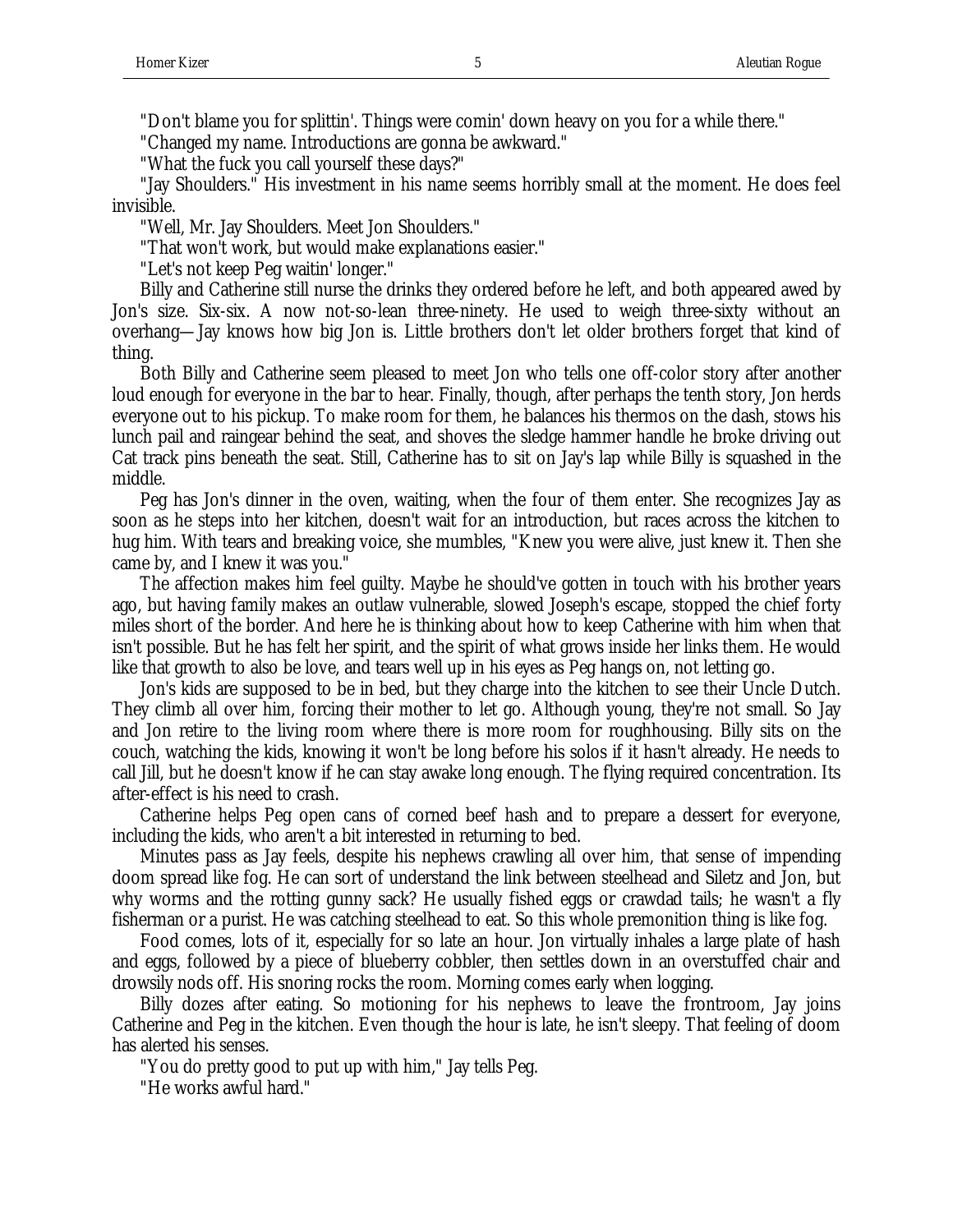"Would you like that place in Oregon?" There are reasons he can't return. Perhaps those worms are the remains of the officer, whose body evidently hasn't been found. He doesn't expect that it will ever be.

"It's worth a lot of money."

"I'll never go there, not again." He yawns. The kids are standing as close to him as they can get. "It's Jon's. I'll sign whatever has to be signed in the morning."

"Let me put everyone to bed. There's a hideabed in my sewing room."

"Go ahead, Jay. I want to sit up for a while," Catherine says. "And talk to your sister-in-law. Find out about you."

"Gonna learn all the dirt, huh?"

Both women say, "No," almost in unison.

So after rousing Jon and Billy, the three of them stumble off to bed while Peg and Catherine wash dishes, and talk, not something Jay would've expected of Catherine.

Catherine hasn't felt like herself since Jay sprung his Indian-magic on her. She has never been a mother, has never felt like being a mother, has never wanted to be a mother; yet, he claims to have seen their son in a vision. This is so different. Simple. Cooking. Dishes. Obviously, Billy's mother does it well. So does Peg. Almost as if they were born into their roles…*why wasn't I? I can't even bake a pie*.

*Will never, not now, find out if I would like their role. Been cheated? I don't know. Probably not.*

*What was it that I started to write so long ago:*

*The road I followed had no fork, no detour; it should have been the way of love leading to peace but when I quit running, they were gone. I backtracked to a stile over a rubble stone fence*

*Don't remember the rest of it. What happened to the music? Haven't heard it for . . . can't remember. Too much water.*

*This is not me. What's happening?*

*It's almost as if every road has been wrong, including this one…he's a nice guy. Deserves what I'm not. Guess that means what I think it does.*

*I don't feel very much a part of events. As if merely a spectator…no control, no glory, is that it? Something happened those days at sea…yes, I was seasick to the point I didn't care whether I lived.*

*Don't feel very good yet.*

*Went to war with raw nature, and nurture lost…and the war isn't even over…life's a very thin veneer. backtracked to a stile*

*over a rubble stone fence and found muddy footprints*

*crumbling in the wind.*

*I think that was the next line, lines. Schoolgirl prattle.*

*Am I starting to believe we might make it? believe his magic? Well, we can't make it. Especially not me. So, girl, don't start getting your hopes up. This is the road you chose to follow. You, me. Meaningless.*

*Something—I can feel it—has taken over my body, something alien. Growing stronger. Have to get some sleep, some control—*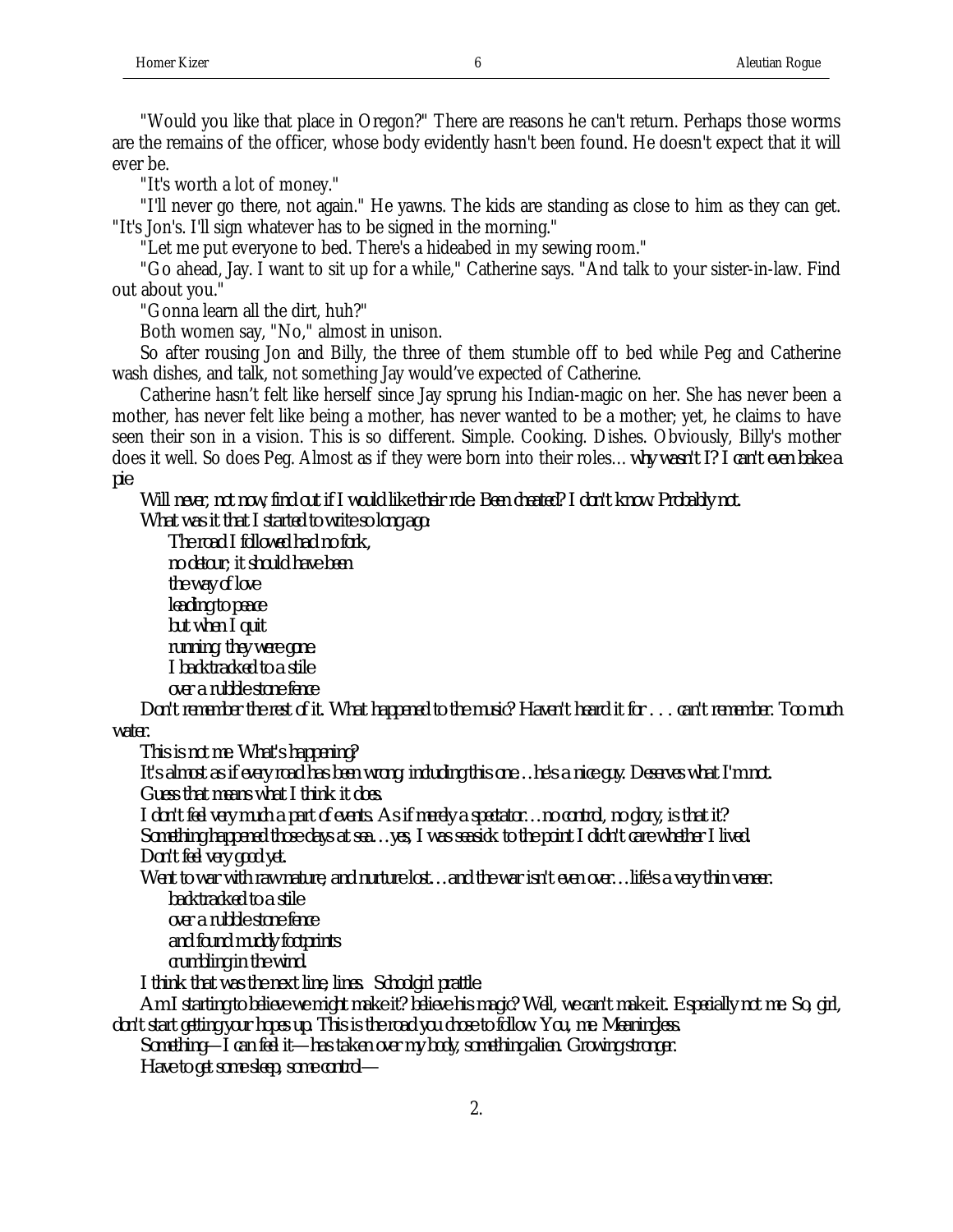Eric Pettersen knew that murdering fisherman escaped Unalaska and that this *Patriots in Action* assignment was given to divert his attention from what is really important. Indeed, Catherine Alden has compromised someone on that Peanut Farmer's inner staff, someone who was laughing at him yesterday. But whoever that someone is, he or she wouldn't laugh tomorrow. No way. He is just thankful he still has friends inside Justice, and that Alascom alerted Justice when that murderer made his collect telephone call. Alascom had keyed their computers to retain the recording of telephone calls in which the name of either Shoulders or Alden was mentioned. The technology is still experimental, but it has already produced results.

Setting up the phone tap on the number Shoulders called was routine. Striking pay dirt so soon wasn't: after Shoulders' collect call from Seward, the operator transmitted both originating and charged numbers to Justice. Forty minutes later, he had both numbers. And while he, on the behalf of Justice, was still seeking a court order for the two taps, he directed his little unit of specials to make the taps immediately, and their first recording was Mrs. Lundstrom's call to that bank in British Columbia…that call told him when and where that murdering fisherman would be. He will eventually arrest all of Shoulders' co-conspirators, but for this morning, the Alden woman and the fisherman will be enough. Besides, he has to hurry back to Anchorage. Yesterday afternoon, the McPhearson woman called his office, wanting to turn herself in, wanting to negotiate a deal. But the only deal he will make is one putting her away for life; however, he can't very well say that until she is in custody.

He hadn't expected a British Columbia connection, nor that the murdering fisherman could travel so far so fast without using commercial airlines. Alden will dump the fisherman as soon as they reach civilization. Then, with her way of making men believe anything, she will, like the cat she is, land on her feet. Her friends might not trust her for a while, but she will smile and they will succumb. He hates everything she represents.

He hasn't had time to go through channels; plus, he doesn't want to tip his hand so it is free-lance or lose this opportunity. The arrest will have to be made here in Ketchikan before Alden and that murdering fisherman cross the border.

Nursing a cup of nearly cold coffee, Pettersen sits in the FAA tower, watching the aviation weather come across the wire. Hundred knot winds out of the southeast at 9,000 feet. Forty knots out of the west at 3,000 feet. After he arrests Alden and the fisherman, he and his specials will have to fly over water at under three thousand feet as far as Vancouver Island. Turbulence will make the flight a rough one.

He doesn't intend to chance losing Shoulders to a trumped up *good guy* charge from the Unalaska Police department. No way. They will find the weather better this time of year in a California prison—both Alden and the fisherman will be tried in Federal Court for conspiracy to traffic.

He personally answered the phone when the caller inquired about a plane arriving from Canada. Shoulders? Perhaps his young pilot. Co-conspirators. He doubts that murdering fisherman suspects a thing.

It took a little doing to assemble his team on no notice, then to get them here while requisitioning a plane. Hell, the paint on the logo isn't even dry. What he saw were real patriots in action last night.

Because the fisherman is trigger-happy, he brought enough men and has positioned them such that they will subdue Shoulders before he can draw his gun. If the boy pilot doesn't give his specials too much of a problem, he will also arrest him and try him in California, but it will too bad for the pilot if he chooses to resist.

The plane Alden and the fisherman expects has been delayed. The twin Beech sitting by itself, away from other planes, is an interagency dummy. He has parked a fuel truck alongside it, in hopes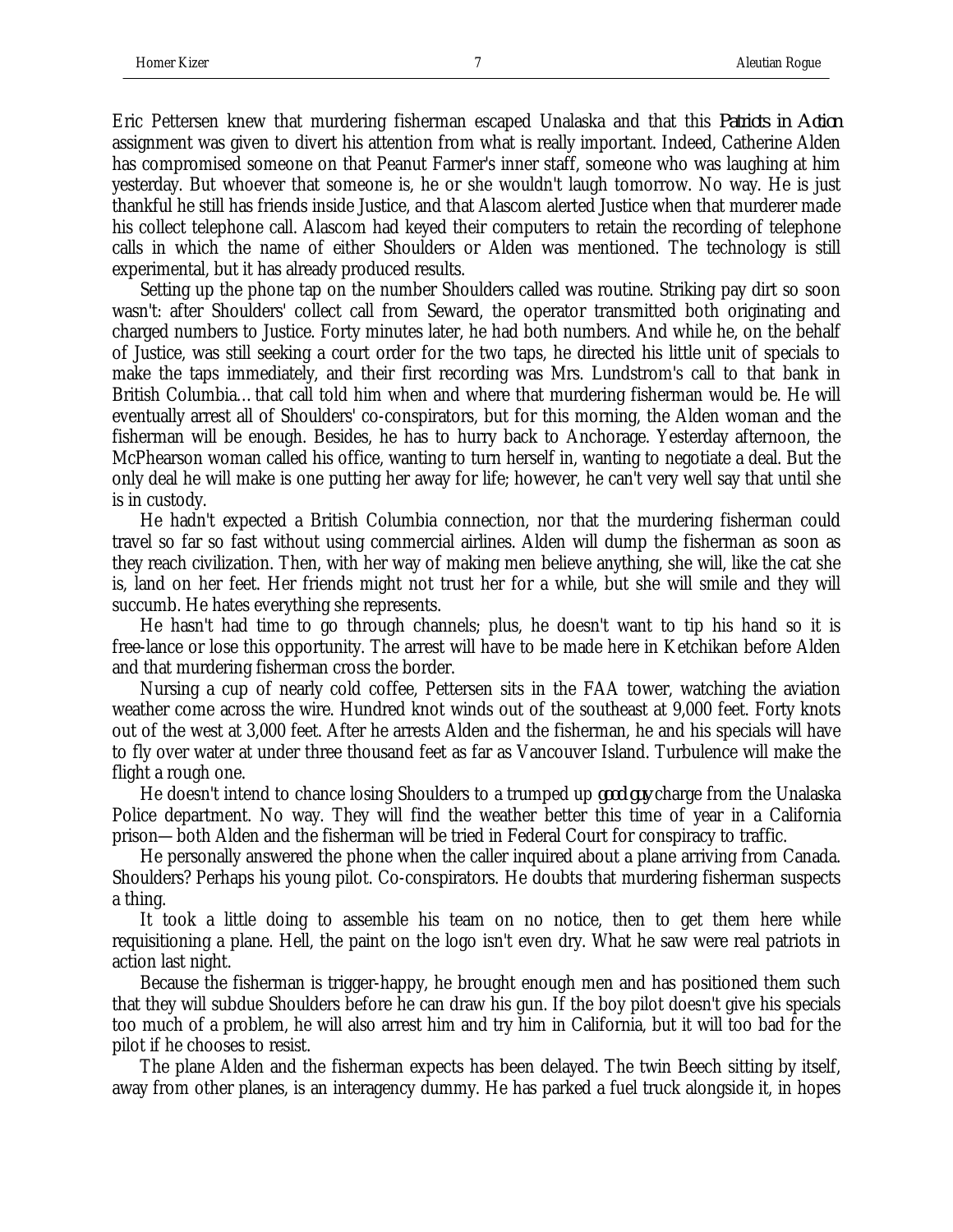the presence of gas will make the fisherman hesitant to introduce a weapon. But with murderers, thinking that clearly might be too much to expect. It is his extra specials that he counts on.

3.

The whole house shakes when Jon's feet make contact with the floor as he answers the ringing alarm clock. It is 5:15, and time for everyone to get up.

In various stages of undress, Jon's boys stagger bleary-eyed into the kitchen. His daughter comes in wearing a flannel nightgown on which she embroidered flowers with yarn. Jay notices and thinks, *Pretty good work for a six year old*. And Peg, looking like she hasn't been to bed, fries a pan of hashbrowns and another pan of eggs. She toasts a whole loaf of homemade bread, and begins feeding breakfast.

Jon eats first, then says he'll be back after he lines out his crew. He leaves his thermos with Peg, tells her he'll pick it up later, says to serve that first pot of coffee.

Billy is the last one up, and has to vie with the kids for a second pan of hashbrowns. He tries to call the tower to see if a plane arrived from Canada, but no one answers at six. "Strange, I know they're over there. I think there's a jet due in pretty shortly."

When he tries at seven, the tower answers, and he is told that a Beechcraft cleared Customs shortly after midnight and is presently waiting to be refueled. "Your plane's here, Jay. And I gotta call Jill."

He tells his mom that everything is okay, that he will be starting back in a little while, then speaks to Jill for a few minutes before hanging up. "Sticky hangar doors, I guess," he tells everybody waiting to congratulate him.

Jon returns at 7:30, and the four of them again crowd into his pickup's cab. It is still dark, still raining. And Peg and the kids stand in the rain to wave goodbye.

A short chop runs in the Narrows, making the ferry ride like driving on washboarded road, and in the near-freezing rain (the sort of rain that quickly builds ice on planes' wings), both the ferry and pickup seem to shrink. The cab becomes even more crowded. And for Jay, the cab is also filled with something else, an inner mist that seems to smell like rotting earthworms. The doom has settled like dew. In its place is this mist, which lacks the fog's sense of fatalism. He wishes he had experience in understanding visions. Seeing what will happen doesn't help when the vision still doesn't make sense. Wishes he could talk to Ivan Chickenof right about now.

Billy worries aloud about the rain all the way to the airport. Jon asks about icing as he turns the pickup onto a taxiway, and steers meanderingly between Pipers and Cessnas to eventually park beside the Tern, where, leaving Catherine in the heated cab, Jon, Jay, and Billy converge on the updated Interstate to admire its classic lines. While Billy stands in the rain to show Jon how it differs from a Super Cub, Jay retrieves his half-filled dufflebag. Finally ready to go, Billy, claiming he's tired of being squished, announces, "I'm gonna ride in back," and sits on the dufflebag atop the wet steel clutter of a logging show. Tools. Cat parts. Chokers. Blocks. A handyman jack. He hunkers down in the corner between the cab and spare tire, out of the rain as much as possible, and in the dark, he is nearly impossible to see.

"This airport grew during the night? It looks a shitpot bigger this morning. I didn't think there was this much to it when we came in last night."

"We been getting fuckin' jets since I been here," Jon says.

"I actually expected a lot less."

"It's all those fuckin' tourists in the summer. Hurry up here, look at a fuckin' totem pole, then hurry the fuck home where they tell all their fuckin' friends 'bout how important it is to save the fuckin' wolves in Alaska. They dunno any more 'bout wolves or Alaska than their fuckin' friends do."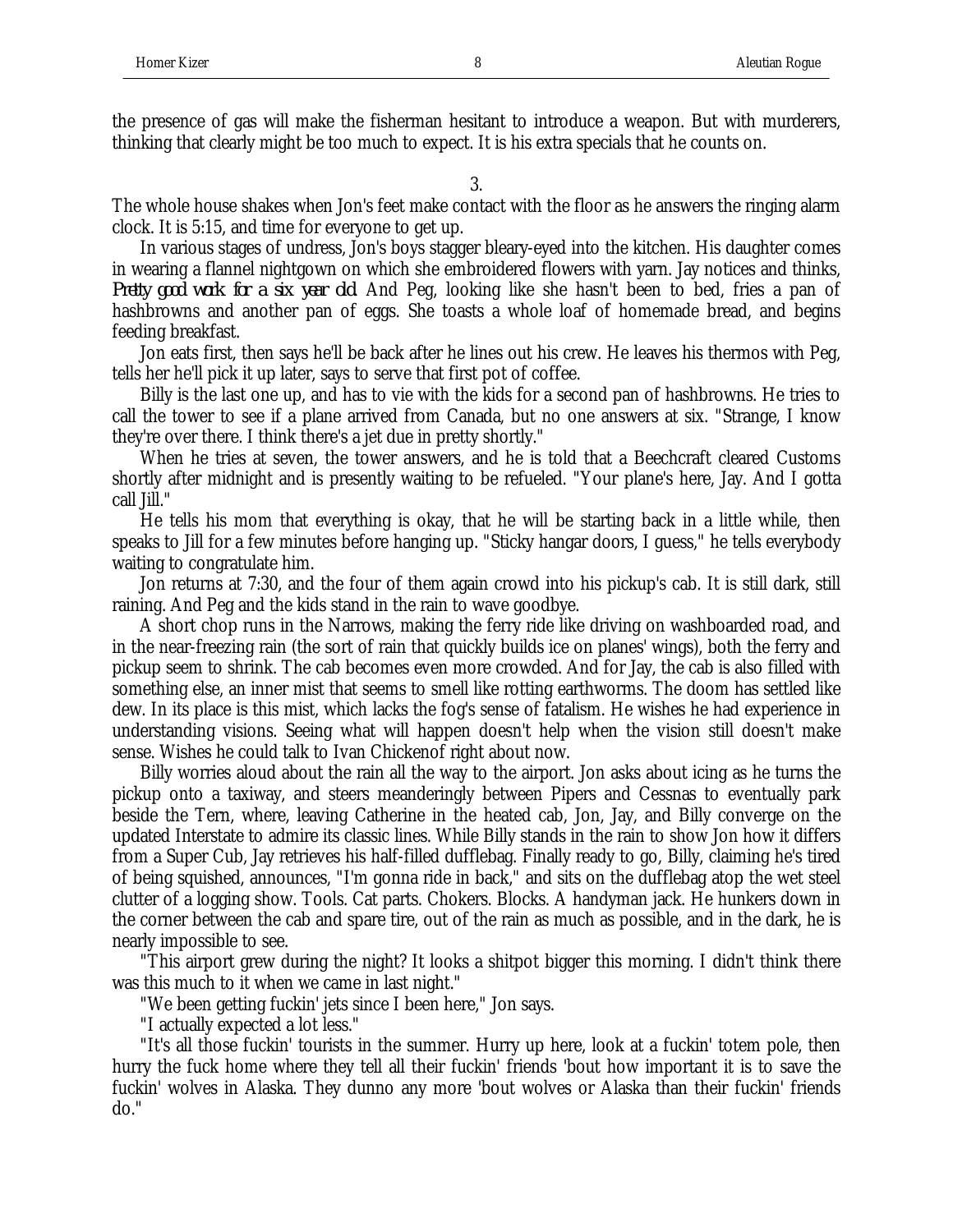They locate the twin-engine Beechcraft, marked *Caribou Lake Air*. The plane and a fuel truck are silhouetted by runway lights.

Jon stops as soon as he sees the fuel truck. "That fuckin' plane doesn't burn diesel, does it? The fuckin' bulk plant's got a new GMC they use for av-gas, and JP5 is over where the jets land."

"You sure?" Asks Jay. He doesn't want to hear what Jon says, but doesn't doubt him.

"You fuckin' right I'm sure. That truck filled my skid tank yesterday. Ninety-four fuckin' cents a gallon."

Jay doesn't know what to do. If it is a setup, it could be anybody. Law. Russians. Columbians. "What do you think, Catherine?"

"Does what I think make any difference?"

"Of course."

"Do whatever you intend," she says as she glances back towards the Tern. "Billy's plane is low on gas, and with what he said about icing, we would have to fly over water. We couldn't go across the mountains."

"Are they Russians? or Columbians?" Jay wouldn't expect the State Troopers to do anything but walk up to him and tell him he was under arrest. The Troopers play it pretty straight with everybody.

"No. I don't think so. Wrong style for GRU, and as for the Organization, no, I don't think so either. They are more likely to plant a bomb."

Jon interrupts, "Russians! You a spy?"

Before he can answer, Catherine says, "He isn't. I am. And there's a contract out on me. Your brother's trying to keep me alive."

"I thought you two were on your way to get married."

"We are. Don't try to figure it out. Like I said, I've been hiding the past few years." Jay pauses, then adds, "Go ahead, circle. Try not to look too suspicious, but like you're checking to see if we got the right plane."

As Jon rolls the pickup forward, he says, "So this is why you ain't been around."

"Yeah." *What else can I say*. "This could be dangerous."

Jon merely snorts. "That's the chance those fuckers take."

"Let's play it by ear. See what we're up against."

Jon circles the plane a second time. Jay counts five men near the plane: the fuel truck driver and his assistant, pilot and copilot, and a Customs officer with a clipboard. There is also an idling FAA pickup, with three men in the cab, parked beside the nearest hangar. And three mechanics working in the open hangar. This is a trap. The tower told Billy the plane cleared Customs last night. But nobody knows he will be here other than Edna and Mackean. Edna, he trusts, and he has never trusted bankers. But it isn't likely a B.C. banker would know what happened in Dutch Harbor. Where, then, is the leak? The telephone. That damn collect call. They've tapped Edna's line.

Jon passes close to the idling FAA pickup. Nobody in the pickup looks at them. "They're part of it, Jon."

"What the fuck do you think?"

"Remember Munich. Olympic Games. I don't like that plane being by itself." He wishes Billy was in the cab; he needs to ask him if maybe they could fly the Tern across the border, under radar, land someplace near Prince Rupert, then worry about getting to Williams Lake if they can't cross the mountains today. "One more circle, Jon, then," pointing to the space between the fuel truck and the plane's wing, "get in as close as you can. No sense making this easy for anyone."

Eric Pettersen watches the late model, fourwheeldrive Ford pickup approach and slowly circle the bait. He readjusts his binoculars though they don't need it, then readjusts them again. He sees the

\*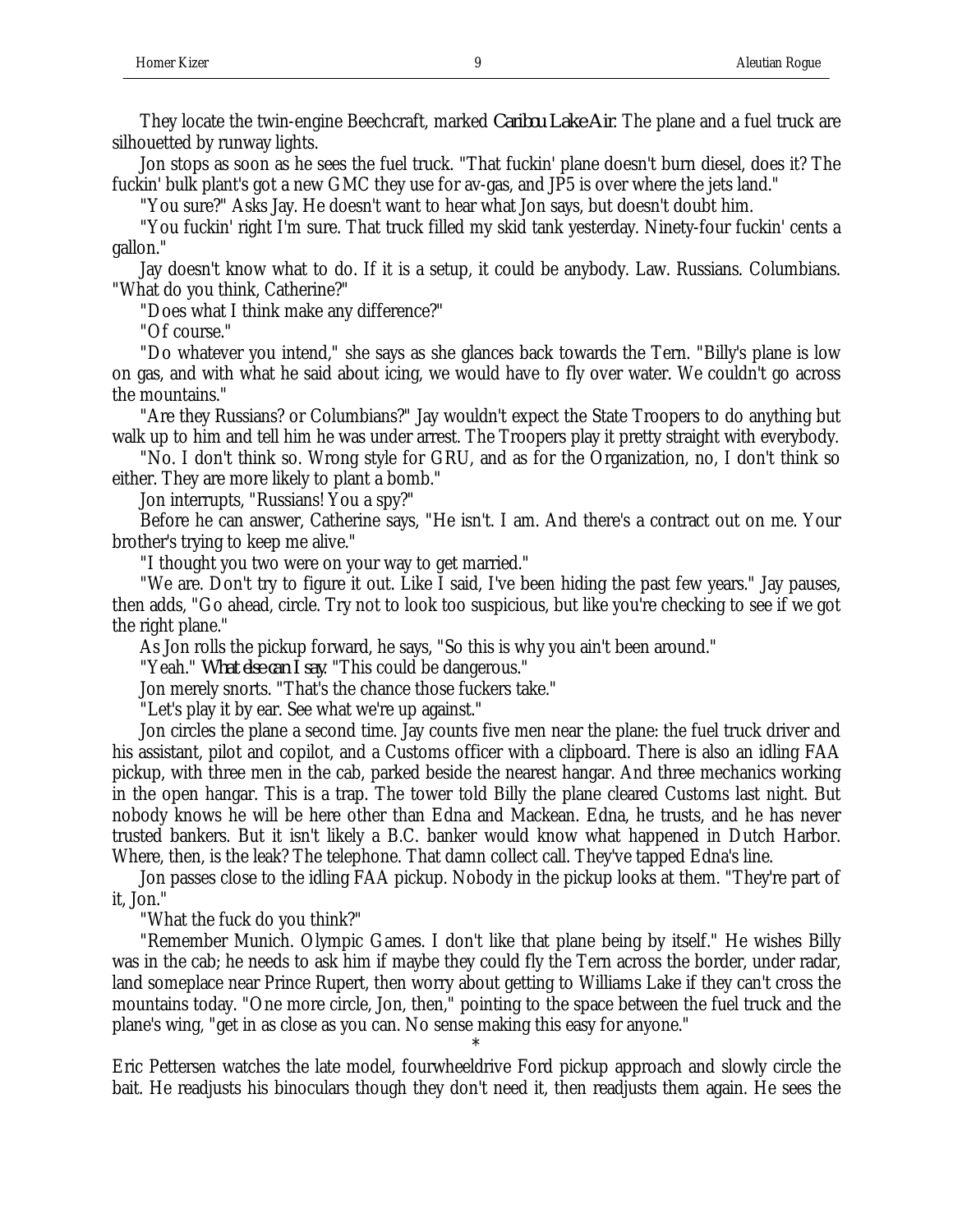The driver of the pickup appears cautious, but there is no way for the fisherman to know the plane isn't legitimate. So picking up his radio, he tells everyone, "Remember, no guns unless he starts shooting."

\* "It's definitely," Catherine says, "not GRU. Too many players. Why don't you get out of here, Jay. Let me talk to them."

"No, not an option. This is my doing. I'll take care of it."

"If," Catherine pleads, "this isn't on the up and up, we're dealing with Feds here."

"Stay in the truck. It'll be all right. You'll see."

Jon grins, "If that fuckin' plane will fly, we'll get you on it."

For a moment, they say nothing more as the pickup rolls towards the gap between the fuel truck and the plane. Jon brakes. The grille of the pickup touches the wing. Both Jay and Jon hop out. And Billy screams, "Look OUT!"

The Customs officer grabs Jay from behind, pinning his arms to his sides. But Jay drops, frees his right arm, and grasps the phony officer's throat. More to push him away than choke him. The two of them wrestle in a space too small for one person. Wedge themselves between truck and wing. Don't notice the fuel truck driver's assistant when he joins the fray.

Despite their jaunty uniforms, the pilot and copilot rush Jon while the fuel truck driver goes after Billy. And the FAA pickup rolls up with the three mechanics in its bed.

Jon pulls the broken sledge hammer handle from under the pickup seat. His first swing breaks the copilot's arm. Second swing breaks the pilot's collarbone and ribs on his left side. He hears bones crunch, then laughs when all six fuckers from the pickup rush him. He taunts them, then wades into them swinging the broken handle.

The handle becomes bloody and slips from his hand; so he hammers bodies with his fists. Results are the same. Nothing pretty. None of his attackers escape; no room to escape. They have to face him. And in a minute, he's knee deep in bodies.

Billy grabs the barrel pump underfoot as soon as he realizes there'll be a fight. Gripping its pipe end and using it like a baseball bat, the fuel truck driver's ribs as the ball, he hits a home run, knocking the driver out of the pickup's bed with one swing.

His fingers around the Custom officer's windpipe, Jay tries to tear it out—won't come as the officer claws at his hand as does the driver's assistant, who pounds his arm. The Customs officer cocks his hand for a karate chop, but there's no room to deliver a blow as the three of them wrestle under the pickup.

Jay fights to get his left hand through the Custom officer's defenses so he can hold the officer's head still long enough to crush the man's windpipe. The assistant pulls on his fingers, on his arm, but his fingers have separated the tendons and are behind the officer's windpipe.

The extra strain is enough:Jay feels the officer's esophagus collapse, and kink. He releases his hold, grabs the driver's assistant, rolls out from under the pickup, catches his attacker's chin, and slams the fellow's head to the pavement, once, twice, three times. The driver's assistant lies still. The fight is over A minute. Maybe a lot less. Maybe more.

Feeling like puking as he stands on wobbly legs, Jay looks around, sees Billy sitting half on his dufflebag, half on the barrel pump. Jon has started a story about how it used to be in the logging camps "when fuckers could really fight." Catherine is white. Still seated in the cab, she stares at him. He can't read her stare. But he knows the cops will be here in a minute.

"Jon, shut up! Billy, can you fly this crate?" He nods to the Beechcraft.

"I ain't been checked out on one."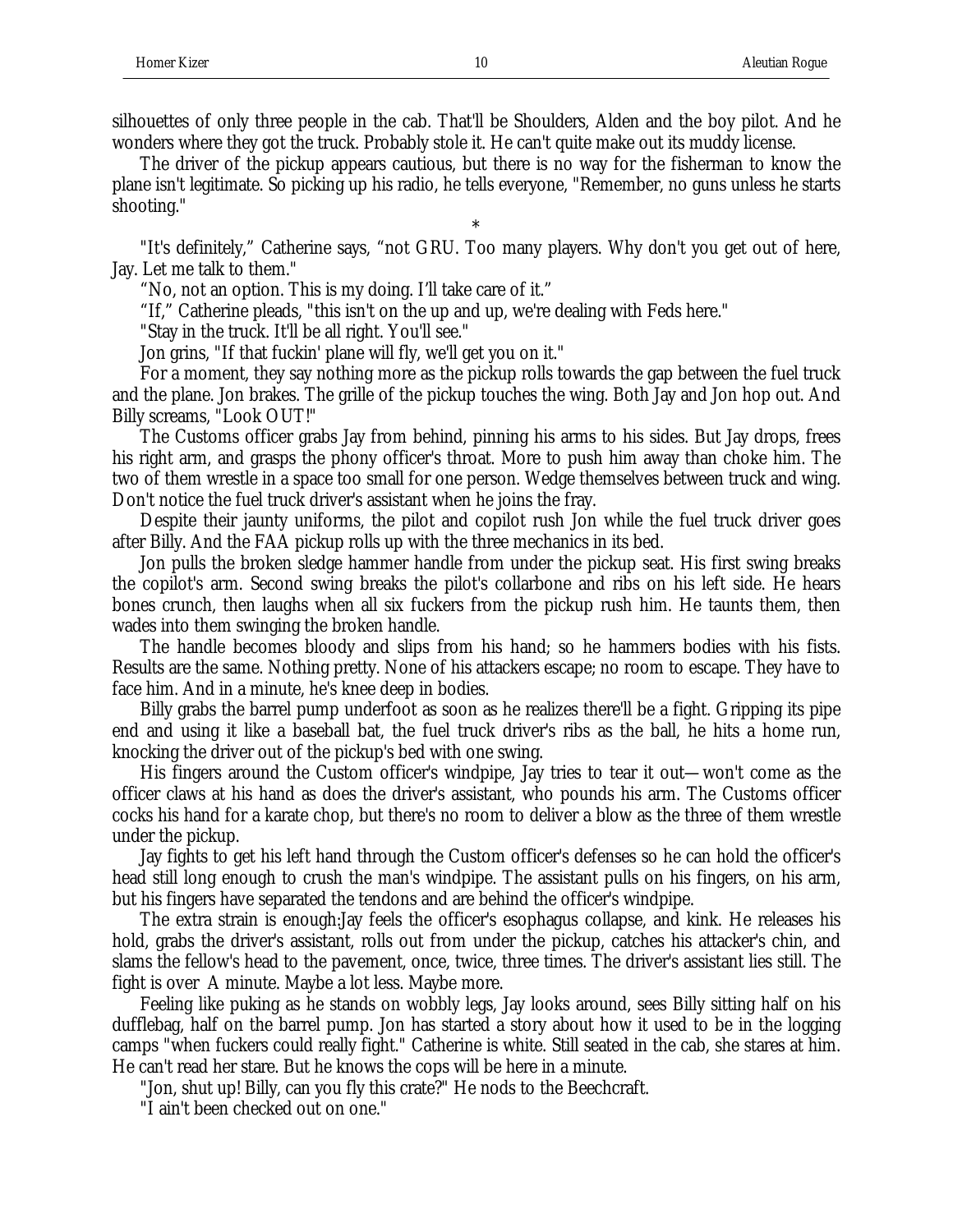"What are you waiting for? The cops? We gotta go."

Billy climbs into the Beech while Jon drags bodies away from the back of his pickup. The left engine starts, then the right. Catherine bounces out of the cab, grabs his dufflebag, and clambers aboard. Jay pauses only long enough to say, "Sorry about this, Jon. Didn't mean to get you involved. Cops will want to know what happened."

"These fuckers never identified themselves. You just be careful."

"Always am."

"Like hell. You loved leavin' those fuckin' Russian couplin's. I'm surprised you lived this long."

"They happen when you buck timber over draws. I could use a good cutting job right now."

\*

"Wouldn't be excitin' enough. Get outta here."

As he watches the Beechcraft's props turn it's still too damn dark—*why doesn't anyone answer*—to tell what happened, Eric Pettersen adjusts his binoculars in disbelief. He saw his man grab Shoulders before the amateur could draw a gun. Then all hell broke loose. At first he hadn't understood why so many of his men jumped the pickup's driver. The guy is big as the fuel truck. Why did Shoulders bring that fellow? Tipped and expecting trouble? Damn double dealing Justice. They somehow got word of what he was up to. Had to have. But how? *That I'll find out*.

The big fellow is who? Someone in Justice Alden has compromised? Has to be. No other explanation. *So Justice intends to stand between me and arresting Alden and that murdering fisherman. We'll see about that*.

He has called the city and state police dispatcher, reported a federal agent down, and has requested assistance. And through readjusted binoculars, he sees the Beechcraft shudder, then begin rolling. The Ford pickup backs away. *And I can only watch. And feel sick to his stomach. How can three men take eleven trained agents? Doesn't compute. Can't happen. Can't.*

Maybe he should've had them use their guns.

The Beechcraft jogs from side to side. The boy pilot isn't familiar with its control. Maybe that damn fisherman's luck just ran out.

Why is the pickup stopping? He doesn't believe it: he watches the driver get out, take a shirt from the bed of the truck, tear it in two and cover both front and rear license plates. The numbers weren't readable before, but now the truck is identifiable. *I got him*.

What Pettersen doesn't see as he relays the information about the covered license plates to the city dispatcher is that the pieces of shirt blow off when the stiff breeze following the Narrows catches exposed edges.

Jay sees speeding red and blue strobes as the twin engine plane barely clears the fence at the end of the runway: Billy misjudged how much runway the Beech needs. But they are airborne and climbing. The strobes look like crawling worms.

He hopes the kid doesn't get charged with theft. But as he thinks about what happened, about how fast everything occurred, he is overcome with the feeling that none of this is on the up & up, that they won't charge Billy or Jon or anyone else, won't make any of this public unless they catch him and Catherine. Then charges will be just a negotiating position. He could be wrong. Hopes not. For the kid's sake. So sitting in the copilot's seat, he asks, "How long to Prince Rupert?"

"Dunno. It ain't far."

"Can you set this plane down on a highway?"

"Dunno if I can get this beast down. I was sorta thinking about ditching. Going for a swim."

"Let's not if we can help it. I think there's some long stretches of wide pavement on the east side of Prince Rupert." He pauses, then adds, "I remember seeing some pictures of white black bears. In the background were some straight stretches of two-lane."

"White black bears? I thought the only white bears were polar bears."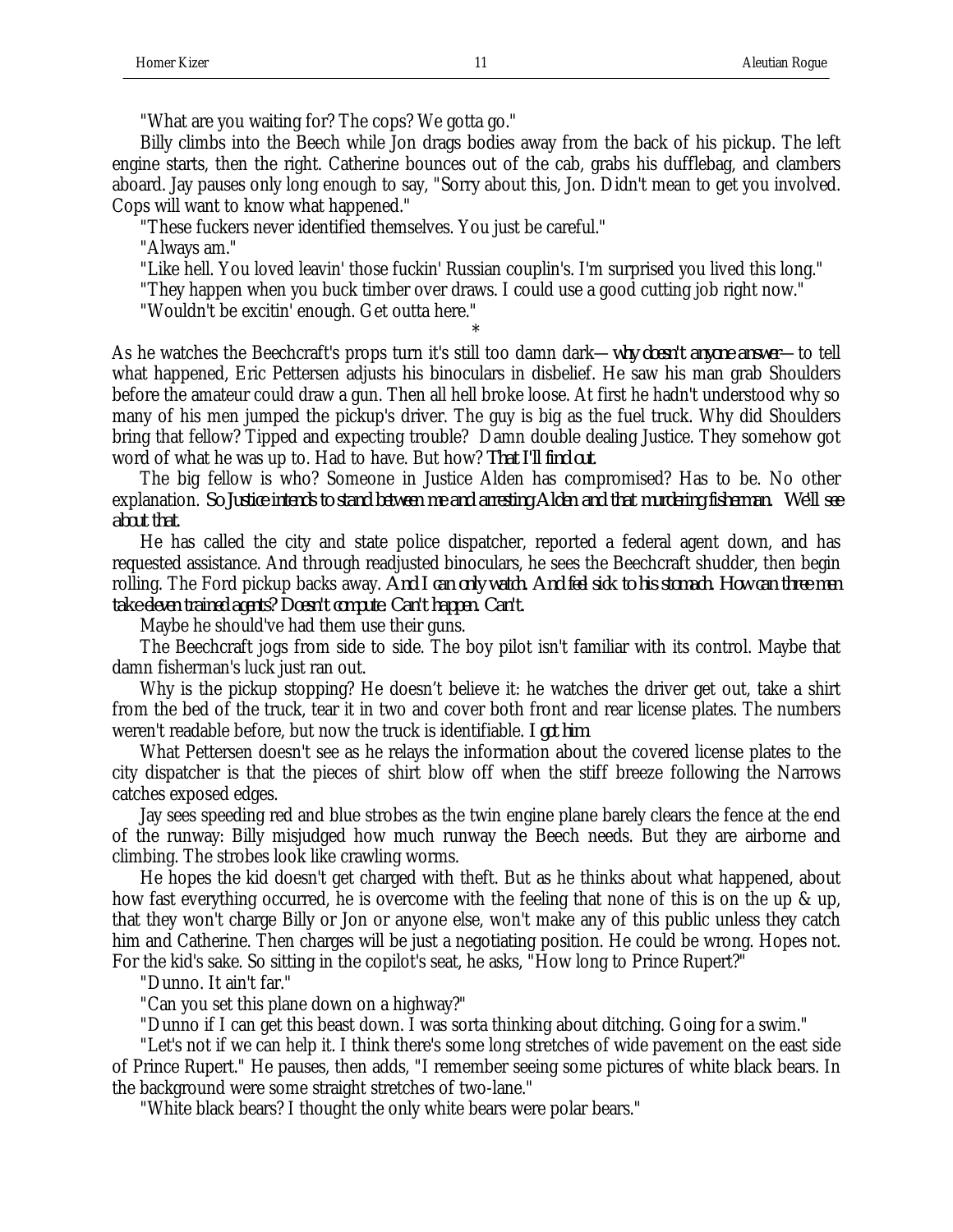"Naa, these are black bears and they're snow white…when I was a kid, there was something about a white moose being shot in the same area, so maybe it's the area."

"I'd like to see a black bear that's all white. You know, I got a blue one a year ago."

"Glacial bear?"

"I guess that's what they call them….There's a heap of mountains here. I dunno about setting down."

"I want you to try, then return to your pisspot and get it and its phony numbers back home. I doubt anyone will be looking for you to return to Ketchikan."

"I don't wanta miss all the action."

"That kid of yours will give you all the action you want."

"Ain't the same. Besides, there ain't fuel enough in the Tern to fly to Wrangel."

"Stop at a gas station and buy some. Hell, even the gas the station at Dutch sells has enough octane to keep a little pisspot like yours airborne."

"Suppose I could see if your brother would bring me ten gallons. That ought to be enough."

"Don't tell anyone about him. But I would appreciate it if your mom would see to it that he got title to that place at Siletz. He needs to get off the island…for Peg's sake."

"I'll tell Mom."

\* As he watches the Beech's navigational lights disappear into the rain, Eric Pettersen hates with a purity requiring no further distillation. He will not be laughed at, and if any of this gets out before he arrests that murdering fisherman, that's what he will be, laughing stock. He knows where the fisherman is headed; knows if he contacts the Mounties, everything will become known. And he feels like a hooked fish: he can't turn loose of his hatred, but until he gets Shoulders back in Alaska, all he can do is sulk. Oh, he can run here or run there and wear himself out, but he can't win, and he can't tell anybody about what has happened. He will have to keep his mouth shut and wait.

He has a feeling the fisherman will return. Alden will wash her hands of him, then where will Shoulders go? His guess is right back to Alaska, giving him another chance. And that is all he needs, one more chance. It will be shoot first and ask questions later next time.

\*

By flying the Beech down rather than setting it down, Billy gets them on the ground. But the plane seems to roll forever on the slick, very slick highway—it rolls the length of the straight stretch, then over a ridge and down the other side. It rolls and rolls as if it has no brakes. It rolls along at thirty miles an hour, then maybe twenty as it passes electrical poles and side roads and a school bus stop. It rolls down into a dip and half way up the other side before its momentum fades to a stop.

"Guess this road doesn't get much traffic in the winter," Billy says, with sweat beads on his forehead.

"All the better for hitchhiking, huh," Jay adds as he quickly leaves the plane, only to fall when he steps onto the ice. Although the road has been plowed and the ice scarified, falling rain mixed with snow runs from the roadway.

Catherine asks, "Are you okay?" as she carefully slips to the edge of the road where a little gravel gives her oversized boots some traction.

The day, despite the sun being up, remains dark gray.

"One thing about it, I don't need much help turning you around," Jay hollers to Billy as he and Catherine twist the Beech around by hand, center it as best they can over the ice-covered yellow line, then slap its fuselage. "You're gonna be all right with the wind?" Jay asks.

"I can't tell what direction it's coming from, can you?"

"No, not really."

"Then I guess it isn't anything to worry about."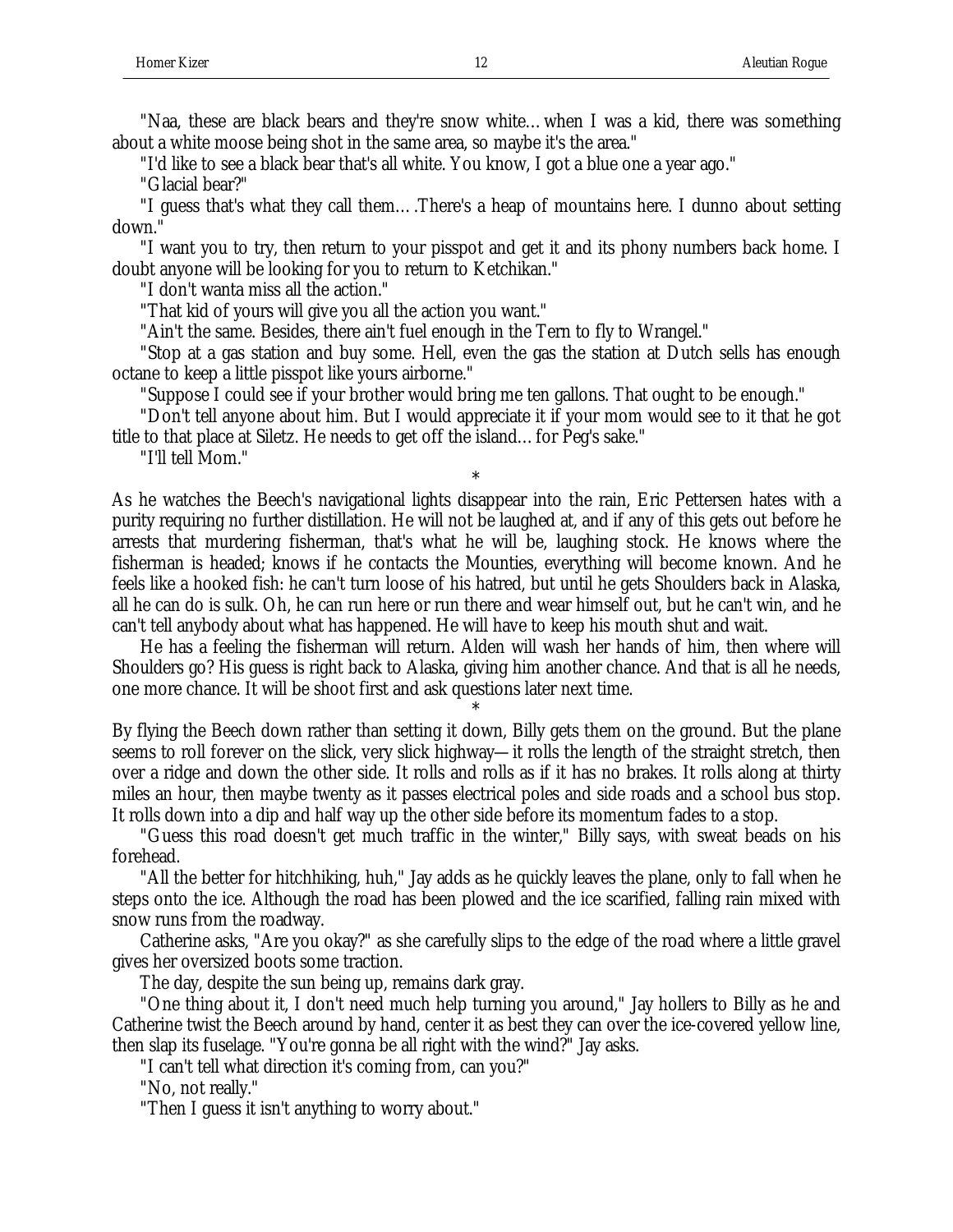Catherine insists upon hugging Billy, who leans out of the plane so she can. Then whispering to him as she hugs him, she says, "Be careful, and tell your mother thanks. She's a lucky woman." And as the Beech climbs over the Skeena, disappearing into the high river mist, she turns to Jay and says, "It's time we had a talk."

Except for a log truck going the wrong way that now appears on the straight stretch, there still isn't any traffic on this new highway outside Terrace.

Cold rain soaks Catherine's shirt, runs down her cheeks like streams of tears, plasters her hair to her scalp, chills her.

"What is it that you want to talk about?"

"Can people change?" She has her own opinion; she wants his.

"People do, yes. Characters in books don't. They just discover something about themselves that was already there. Why do you ask?"

"Peg told me about Judy. She knows a lot about you, especially now that the student from Oregon State spent a day with her. She likes you." Catherine always has wanted a book store. It wouldn't have to be much of a money maker. More somewhere for her to hideout than anything else. "How did we get away? It doesn't make sense."

"Indian magic, maybe. Suppose?" Something happened to him Thanksgiving when he was in UniSea waiting for the turkeys to finish roasting, then again while fighting to stay awake on their run from Dutch to Kodiak. He started seeing things like he hasn't since 'Nam. Dreams, visions, he doesn't know what they are although they are as vivid as what the acid-heads describe seeing during their trips. Most of them are memories of things that have happened, but some of them, like being with Joseph and Looking Glass, are odd in their reality. He never had heard the name Looking Glass before he was with him in a vision. "I told we would."

But as soon as the words are out of his mouth, he knows they won't. And a wave of paralysis locks his jaw, preventing him from saying anything more.

"How did the accident change you? It had to have."

He can't answer. All he can do is motion for her to follow him as a battered pickup full of Indians passes going the wrong direction.

4.

Stuart Bartholomew has spent his life waiting. He believes good things will come to those who wait. They have in the past. Today is no different. The Air Force's flying radar planes watched the interagency Beechcraft take off from Ketchikan, then land a few miles east of Prince Rupert, British Columbia. The plane landed on Highway 16, not on any strip. It landed, then took off immediately and returned towards Ketchikan as if it were transporting contraband, which is what brought it to the Air Force captain's attention.

It took him nearly an hour to slip through channels to learn what the Beechcraft was doing in Ketchikan this morning: the attorney who flew-with-ease when getting off the *Dawn* might have done him a favor. Alden and the amateur would have slipped into British Columbia unnoticed if the attorney hadn't risked his career to arrest them. This affair will cost the attorney his career, not that the attorney will be promptly terminated. No, it will a matter of no more promotions until the attorney realizes he has been consigned to the end of the world permanently. Resignation usually follows. Either that or the attorney will drink himself to death. In this case, Pettersen will be laughed into resignation. Yes, the agency knows everyone's flaw.

Alden's luck won't hold much longer. He really doesn't care about the amateur, but the boy pilot intrigues him. The young man wears that Levi jacket sporting its back patch reading, *Save Cuddles the Cod – Kill a Harp Seal*. Who is *Cuddles* the cod? And is the juxtaposition the logo for some anti-environmental group. Probably, and probably doesn't matter. *Cuddles* is just another fish. But he